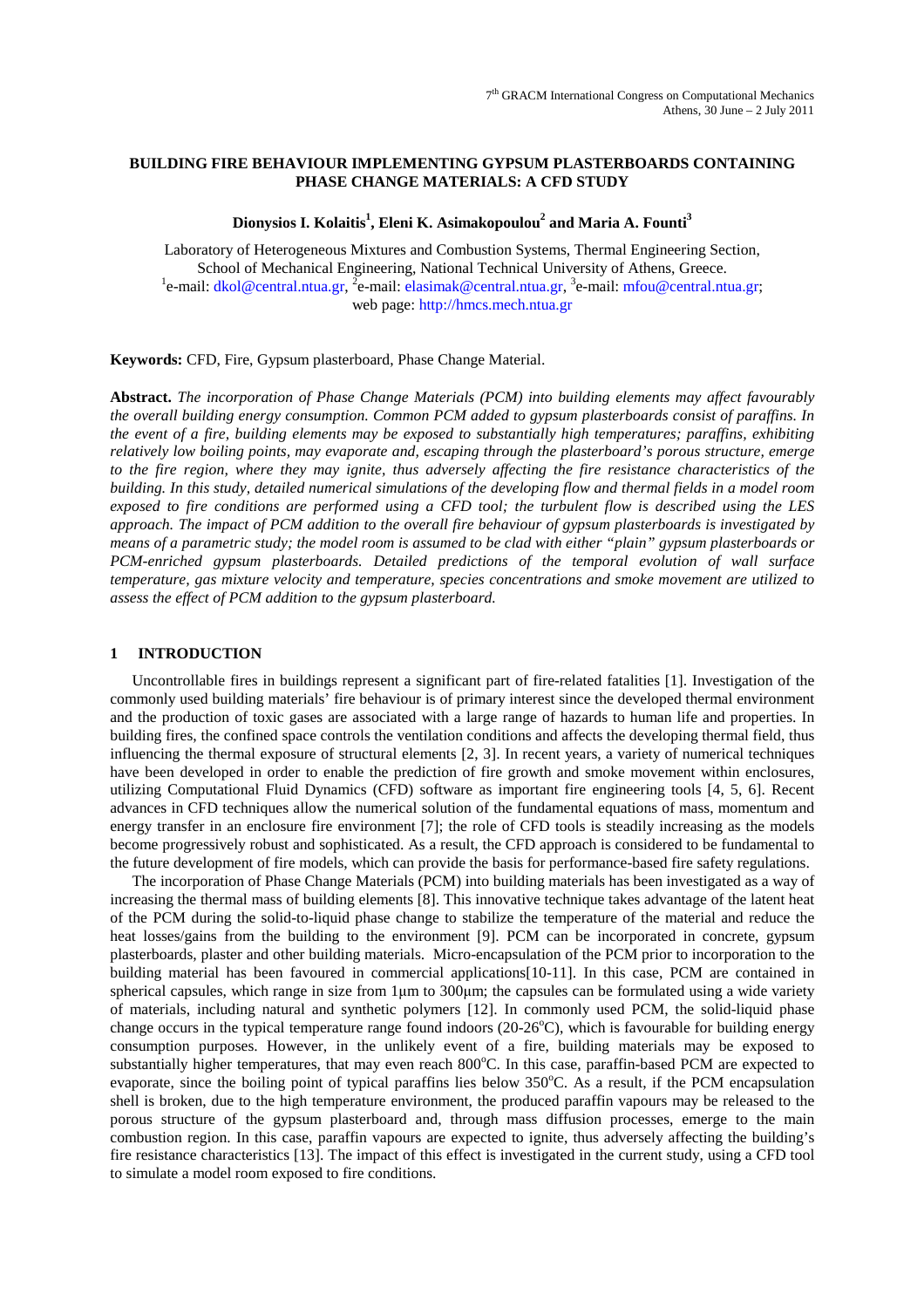## **2 NUMERICAL SIMULATION METHODOLOGY**

## **2.1 The FDS Code**

The numerical simulations are performed using the Fire Dynamic Simulator (FDS, Version 5.5.3), which is a code developed by NIST [14]. The FDS code is a CFD tool capable of studying fundamental fire dynamics and combustion, aimed at solving practical fire problems in fire protection engineering. The FDS code solves numerically a form of the Navier-Stokes equations appropriate for low-speed, thermally driven flows, emphasizing on smoke production and heat transfer from fires. The approximation involves the filtering out of acoustic waves while allowing for large variations in temperature and density. This gives the equations an elliptic character. The partial derivatives of the conservation equations of mass, momentum and energy are approximated as finite differences and the solution is updated in time on a three-dimensional, Cartesian grid. Scalar quantities are assigned in the centre of each grid cell and vector quantities are assigned at the respective cell faces. The core algorithm is a semi-implicit (explicit in velocity and implicit in pressure) predictor-corrector scheme that is second order accurate in space and time by using central differences. In the first predictor step, FDS computes a rough approximation of the thermodynamic quantities that are necessary in order to be able to proceed to the next time step. At the next time step, the velocity is estimated using a new pressure term from the solution of the Poisson equation. Based on this estimation of velocity, a corrector step modifies the thermodynamic quantities and computes the corrected velocity using a recomputed pressure term. The numerical scheme in FDS requires the solution of the Poisson equation for the computation of the pressure twice within a time iteration.

Turbulence is described by using the Large Eddy Simulation (LES) approach. A filtration procedure is employed using the characteristic grid cell length as the filter width. Averaging is only performed for turbulent fluctuations exhibiting length scales smaller than the filter width and a subgrid turbulence model is used for the small-scale turbulent viscosity. The subgrid-scale turbulence is simulated using the Smagorinsky model, utilizing a Smagorinsky constant value of 0.2. Another coefficient is the sub-grid scale turbulent Prandtl number (*Prt*), which is normally determined by empirical correlations within the range of 0.2-0.9. Although dynamic procedures have been created for the modelling of these parameters, most fire simulations rely on constant values of  $C_s$ ,  $Sc_t$  and  $Pr_t$ . In the particular case study both turbulent  $Pr_t$  and  $Sc_t$  values were chosen to be equal to 0.5. There are no rigorous justifications for these choices other than through direct comparison with experimental data for strong buoyant flows originating from enclosure fires occurring inside compartments. Turbulent vortices with a characteristic size larger than the filter width are calculated directly from the equations. As a result, it is possible to take into account the large-scale eddy formations in flames and investigate the dominant role of the developing buoyant forces. Thermal radiation is simulated using the finite volume methodology on the same grid as the flow solver. All solid surfaces are assigned thermal boundary conditions by taking into account information about the burning behaviour of the respective material. The time step is dynamically adjusted in order to satisfy the CFL criterion. The CFL condition asserts that the solution of the equations cannot be updated with a time step larger than that allowing a parcel of fluids to cross a grid cell. For most large-scale calculations where convective transport dominates diffusive, the CFL condition restricts the time step.

The FDS code has undergone extensive validation studies [14, 15]. The model room geometry used in this work is identical to the room used in a series of experiments, performed in the NIST Large Fire Research Laboratory [16, 17]; predictions of the FDS code have been found to exhibit good quantitative agreement with the measured temporal profiles of the gas temperature, instantaneous heat release rate and  $O_2$ ,  $CO_2$  and  $CO$ volume concentrations [16, 17, 18].

### **2.2 Physical Dimensions of the Model Room**

In order to investigate the effect of PCM addition to the fire behaviour of gypsum plasterboards, a model room geometry is utilized; the model room is identical to the room used in the standard "Room Corner Test" (ISO 9705). The main room dimensions are  $2.4 \text{ m} \times 3.6 \text{ m} \times 2.4 \text{ m}$ ; a 0.8 m  $\times 2.0 \text{ m}$  open door is located on a rectangular side wall (Figure 1). The fire source is assumed to be a rectangular  $(1.0 \text{ m x } 1.0 \text{ m})$  burner, fed with n-heptane, located at the geometrical centre of the room (Figure 1); the considered geometry corresponds to the experimental arrangement, used in the NIST Large Fire Research Laboratory [16, 17].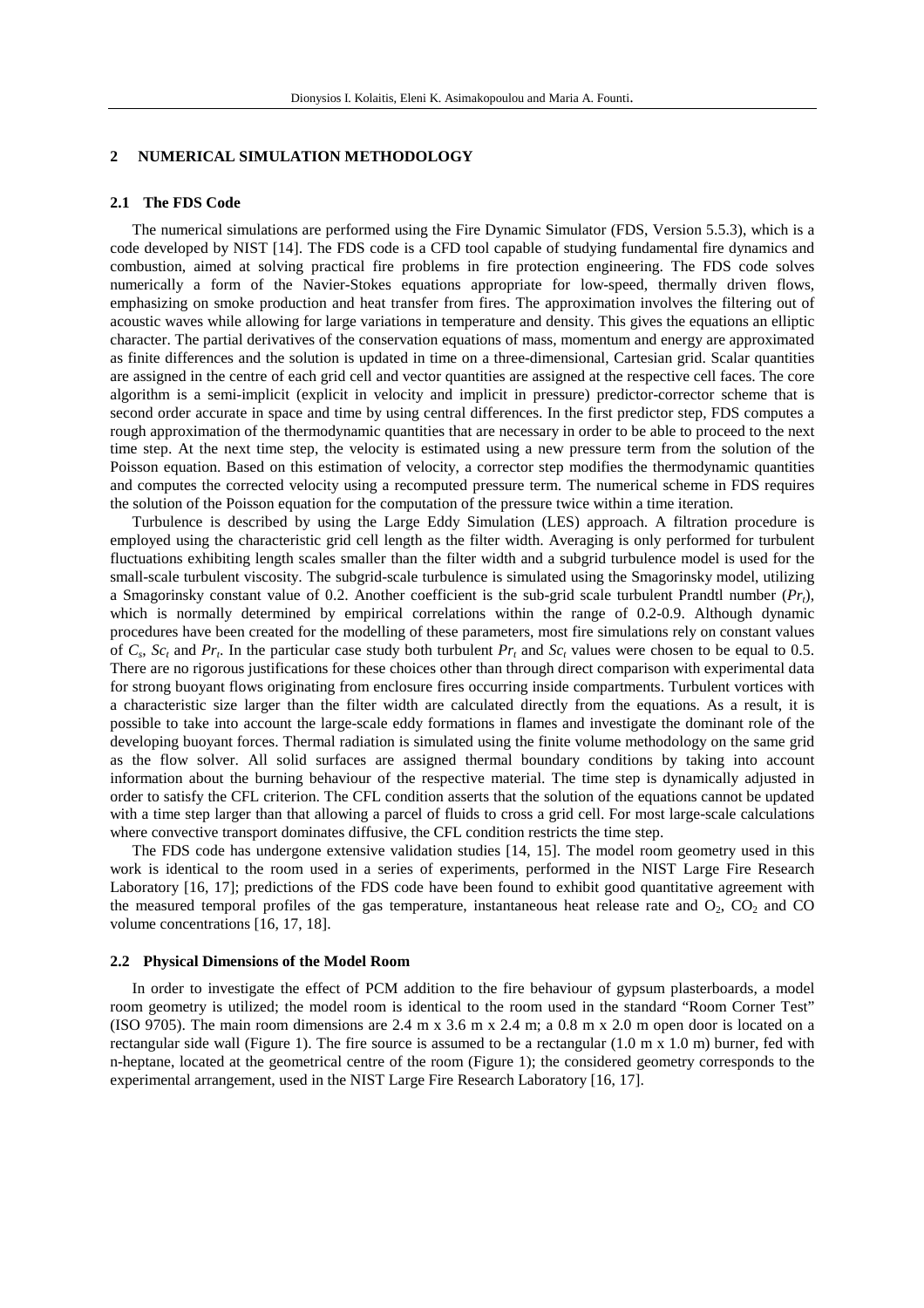

Figure 1. General configuration (left) and top section view (right) of the model room.

# **2.3 Computational Grid and Boundary Conditions**

In the context of enclosure fire simulations, the quality of the utilized grid resolution is commonly assessed utilizing the non-dimensional  $D^*\delta x$  ratio, where  $D^*$  is a characteristic fire diameter and  $\delta x$  corresponds to the nominal size of the grid cell. *D*<sup>\*</sup> can be estimated using Equation (1), which involves a variety of physical quantities, such as the total heat release rate (*O*), the ambient density ( $\rho$ ), specific heat (*C<sub><i>n*</sub>) and temperature (*T*).

$$
D^* = \left(\frac{Q}{\rho_\infty C_{P,\infty} T_\infty \sqrt{g}}\right)^{2/5} \tag{1}
$$

The  $D^*$ / $\delta x$  ratio corresponds to the number of computational cells spanning  $D^*$  and is representative of the adequacy of the grid resolution. If the value of the  $D^*$ / $\delta x$  ratio is sufficiently large, the fire can be considered well resolved. Several studies have shown that values of 10 or more are required to adequately resolve most fires and obtain reliable flame temperatures [19, 20]. In the current study, a 2000 kW fire was considered; in order to ensure that the  $D^*$ / $\delta x$  > 10 criterion is fulfilled but, at the same time, to reduce the required computational cost, a nominal 0.1 m cell size was selected. In FDS, fire is represented using the "mixture-fraction" combustion model. The actual combustion process in the fire is not simulated. As a result, a basic assumption in the model is that the reaction of fuel and oxygen is infinitely fast (fuel and oxygen cannot co-exist and they will react at any temperature).

The selected numerical grid consists of 8 computational meshes (Figure 2), thus allowing the utilization of the "parallel" version of the FDS code. The numerical grid extends to the outside of the enclosure, in order to effectively simulate air entrainment phenomena. The size of the physical domain extensions, 2 m in the y- and 4.5 m in the z-direction, have been selected following suggestions found in a relevant study on the effect of computational domain size on numerical simulation of building fires [18]. Each computational mesh consists of 10 x 30 x 45 cubic (0.1 m side) cells; the total number of computational cells is 108,000.



Figure 2. Physical domain and utilized computational meshes.

In the present study, the n-heptane burner is assumed to operate under steady-state conditions; the respective thermal power is equal to 2000 kW. The soot yield, which represents the fraction of n-heptane fuel mass converted to smoke particulates, is set equal to 1.5 %, according to available measurements [15]. The total simulation time is selected to be equal to 5 min, thus allowing sufficient time for the fire to reach its fully developed stage. At the beginning of the numerical simulation  $(t = 0 s)$ , the entire computational domain (both indoors and outdoors) is assumed to be still (zero velocity), exhibiting a temperature of  $20^{\circ}$ C. Open boundaries are imposed at all boundaries external to the enclosure and wall boundary conditions are used at walls, ceiling and floor.

A parametric study, focusing on the impact of PCM addition on the fire characteristics of gypsum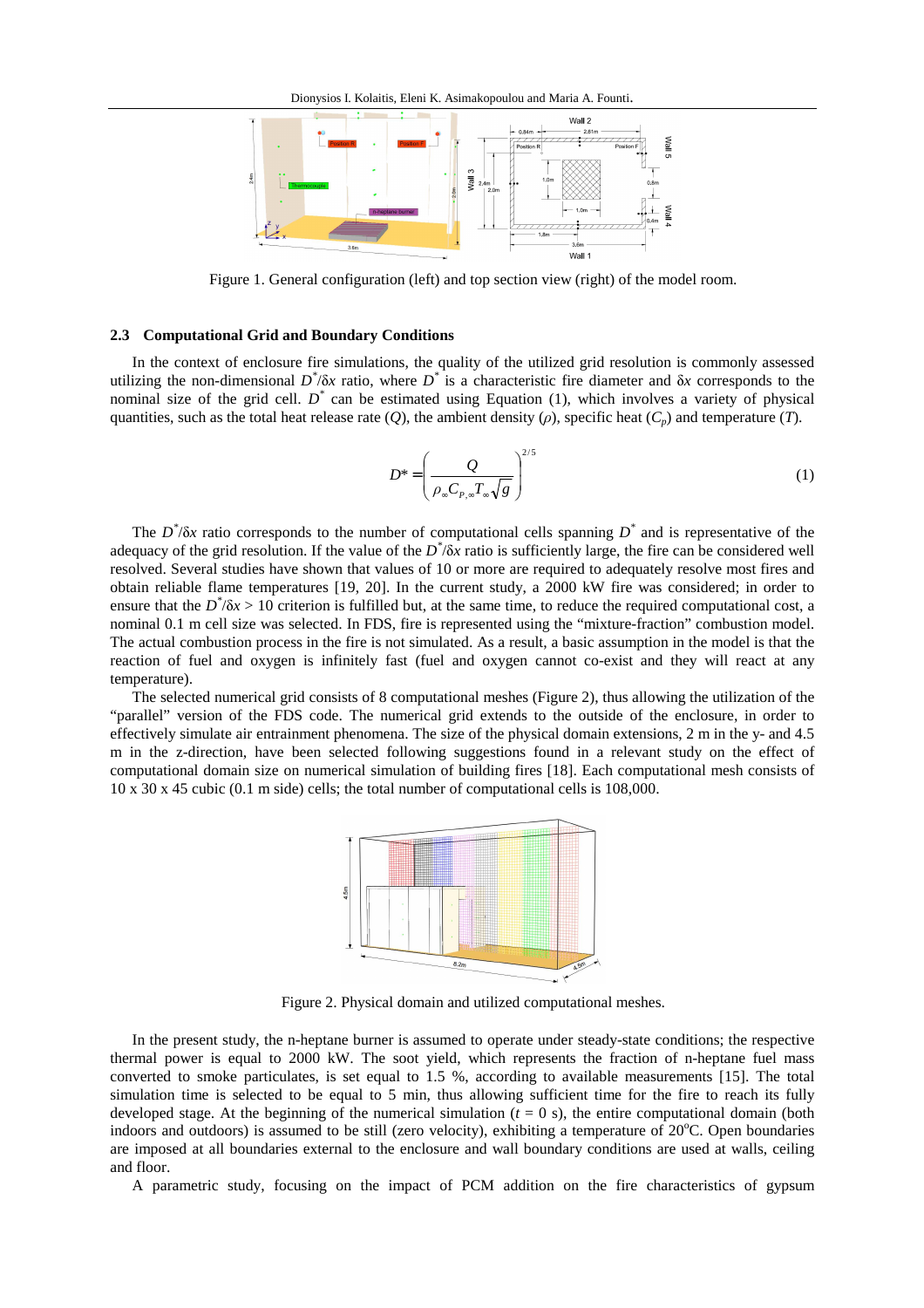plasterboards is performed, utilizing two test cases; all simulation parameters are identical, except from the material used to construct the model room walls. In the first test case (GP), 25 mm "conventional" gypsum plasterboards are used to clad the room walls, whereas in the second test case (GP+PCM), paraffin-based PCM are assumed to be incorporated to the 25 mm gypsum plasterboards. Detailed temperature-dependent physical properties of gypsum plasterboards are used to describe their thermal behaviour. The simulations are performed using a 6 GB RAM, Core i7 920 Processor, desktop PC; each simulation lasted approximately 24 hours.

# **3 FIRE BEHAVIOUR OF BUILDING MATERIALS**

In order to improve the prediction quality in fire simulation studies, a detailed knowledge of the thermophysical properties and kinetic parameters, associated with the fire behaviour of the respective building materials, is required. In this context, detailed measurements using both Differential Scanning Calorimetry (DSC) and Thermo Gravimetric Analysis (TGA) have been performed in order to determine the thermo-physical behaviour of the considered building materials at elevated temperatures and intense heating rates.

#### **3.1 Gypsum Plasterboards**

Gypsum plasterboards are widely used in the building industry for a variety of applications as an aesthetically pleasing, easily applied and mechanically enduring facing material for walls and ceilings. In the context of building fire safety, gypsum plasterboards are capable of decelerating the penetration of fire through walls and floors, due to the endothermic gypsum dehydration process occurring in high temperatures. When gypsum plasterboard is subjected to a high temperature environment, water molecules bound in its crystal lattice are released and transferred through the board, absorbing energy and thus reducing the mean wall temperature. This process is known to improve the global fire resistance of the building and it is suggested to enhance the safety margins of the building, by allowing longer evacuation times [21].

A typical gypsum plasterboard contains mainly gypsum, which consists mainly of calcium sulphate dihydrate (CaSO4⋅2H2O), i.e. calcium sulphate with 21% (by weight) chemically bound water. In addition, gypsum usually contains a small amount of absorbed water, as well as calcium carbonate (CaSO4). When gypsum is heated above 90°C, the chemically bound water dissociates from the crystal lattice and evaporates. This process, known as gypsum "dehydration", occurs in the temperature region between  $90^{\circ}$ C and  $250^{\circ}$ C, depending on the heating rate; dehydration reactions are strongly endothermic, thus requiring large amounts of heat [22]. The dissociation of the chemical bound water takes place in two stages. In the first stage (Equation 2), the calcium sulphate dihydrate loses 75% of its water, thus forming calcium sulphate hemi-hydrate (CaSO4⋅½H2O). If the gypsum plasterboard is further heated, a second reaction occurs (Equation 3), where the calcium sulphate hemi-hydrate loses the remaining water to form calcium sulphate anhydrate (CaSO4). Both reactions are endothermic and absorb large amounts of energy.

$$
CaSO_4:2H_2O(s) (+Q) \to CaSO_4^{-1}/_2H_2O(s) + \frac{3}{2}H_2O(s)
$$
 (2)

$$
CaSO_4^{-1}/_2H_2O(s) (+Q) \to CaSO_4(s) + \frac{1}{2}H_2O(s)
$$
 (3)

The physical properties of gypsum vary with increasing temperature, due to the occurring dehydration reactions. The utilization of temperature-dependent physical properties is known to yield more accurate results in heat transfer simulations of gypsum plasterboards, compared to mean values [23] and therefore, temperaturedependent values for the thermal conductivity and specific heat were used in the simulations. The respective values have been obtained by using a 'CT-METRE' measuring device [24] and DSC analysis (Figure 3).



Figure 3. Temperature dependent thermo-physical properties of gypsum plasterboard.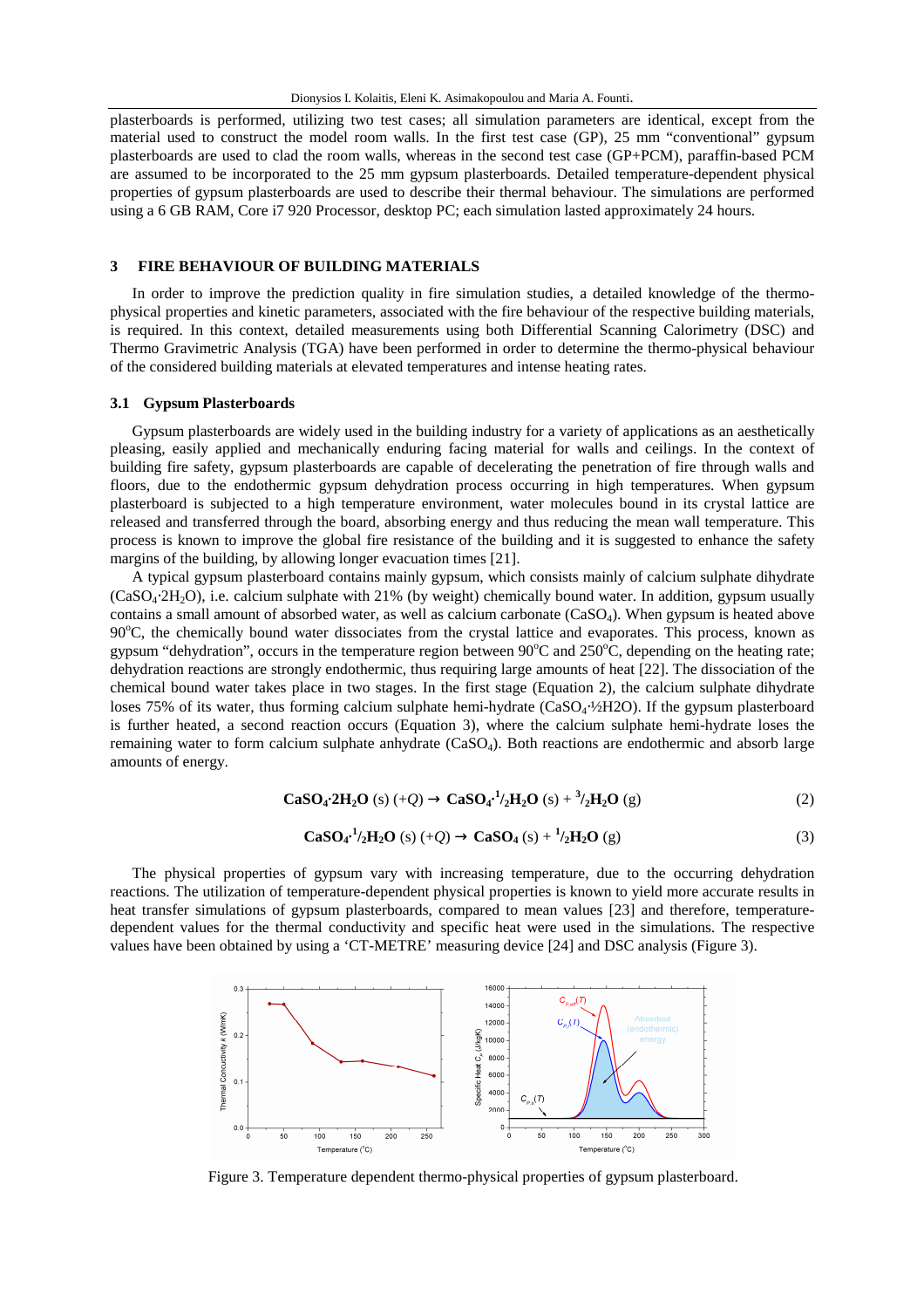Both gypsum dehydration and water vapour diffusion have a strong impact on the heat transfer characteristics of gypsum plasterboards exposed to fire conditions. In order to implement these effects in the utilized CFD code, a detailed solution of the respective heat and mass transfer equations across the width of the gypsum plasterboard would be required; since the computational cost of such simulations is currently prohibitive, an alternative methodology is followed. The effects of the aforementioned transport phenomena are incorporated into the specific heat values, thus constructing an "effective" specific heat temperature profile, which is then utilized in the simulations. The effective specific heat of the gypsum plasterboards is determined using Equation (4). *CP,s* stands for the "original" specific heat value of gypsum plasterboard, whereas the  $C_{P_i}$  values correspond to the additional "effective" specific heats owed to the dehydration endothermic reactions occurring in elevated temperatures; the integral of each additional specific heat is equal to the energy absorbed in the respective reaction. The *CP,i* values have been estimated using DSC measurements of actual gypsum plasterboards. The *f<sup>i</sup>* parameters correspond to mass transfer correction factors, which take into account the effects of vapour migration in the gypsum porous structure. The, in-house developed, HETRAN simulation tool [22], which models the simultaneous heat and mass transfer inside porous materials, has been used to define the values of the mass transfer correction factors; their values were found to be approximately 1.45, corresponding to a 45% increase of the total dehydration energy. The temperature dependent "effective" specific heat values used in the simulations are depicted in Figure 3.

$$
C_{P,eff}(T) = C_{P,s}(T) + \sum_{i=1}^{N} f_i C_{P,i}(T)
$$
\n(4)

### **3.2 Paraffin-Based Phase Change Materials**

The thermal behaviour of commercial gypsum plasterboards with encapsulated paraffin-based PCM has been investigated by performing DSC measurements using an inert purge gas (nitrogen) at intense heating rates (40 K/min and 80 K/min), in order to accurately simulate fire conditions. However, further DSC measurements using a modest heating rate of 0.5 K/min were also performed, aiming to identify the different chemical reactions occurring in the PCM-enriched gypsum plasterboard sample. Commercially available paraffin-based PCM contain a large variety of paraffinic species, thus allowing better control of the overall thermal behaviour. In the examined sample, the melting energy of the PCM was found to correlate favourably to that of octadecane  $(C_{18}H_{38}$ , exhibiting a 27.85<sup>o</sup>C melting point). As a result, the octadecane liquid-to-vapour phase change (Equation 5) is implemented in the CFD code, in order to effectively simulate the fire behaviour of the PCM-enriched gypsum plasterboard. In the simulations, "worst-case scenario" conditions have been assumed; all the encapsulating shells were considered to fail, thus allowing the entire quantity of PCM to be released in the fire region.

$$
C_{18}H_{38} (l) \rightarrow C_{18}H_{38} (g) \tag{5}
$$

### **3.3 Simulation Parameters of Solid-Phase Reactions**

In the FDS code, the various solid-phase reactions (e.g. pyrolysis, dehydration etc.) are simulated using an Arrhenius equation formulation. The respective Arrhenius parameter values, used in the simulations, as well as the various species yields, are shown in Table 1. TGA thermo-analytical measurements were used to estimate the kinetic parameters, assuming unity reaction order. In the PCM-enriched gypsum plasterboard, the evaporation of paraffin is incorporated as an additional reaction of the gypsum plasterboard mass, occurring at 295°C. According to the performed DSC analysis, 18% of the initial gypsum plasterboard's mass can be transformed to PCM vapours, which eventually contribute to the enhancement of the fire load.

| Reaction                                | Eq. $(2)$     | Eq. $(3)$            | Eq. $(5)$                |
|-----------------------------------------|---------------|----------------------|--------------------------|
| Pre-exponential factor $A(s^{-1})$      | 1.353779      | 0.456201             | 0.00839                  |
| Activation energy $E$ (kJ/kmol)         | $2.46x10^{4}$ | $2.28 \times 10^{4}$ | $6.532x10^{4}$           |
| (Endothermic) Heat of reaction (kJ/kg)  | 345           | 115                  | 207.11                   |
| Water yield (kg $H_2O$ / kg mixture)    | 12.75%        | 4.87%                | $\overline{\phantom{a}}$ |
| Residue yield (kg residue / kg mixture) | 87.25%        | 95.13%               | 82%                      |
| Fuel yield (kg fuel / kg mixture)       |               |                      | 18%                      |

Table 1: Utilized kinetic parameters for the two-step dehydration process of gypsum and PCM release.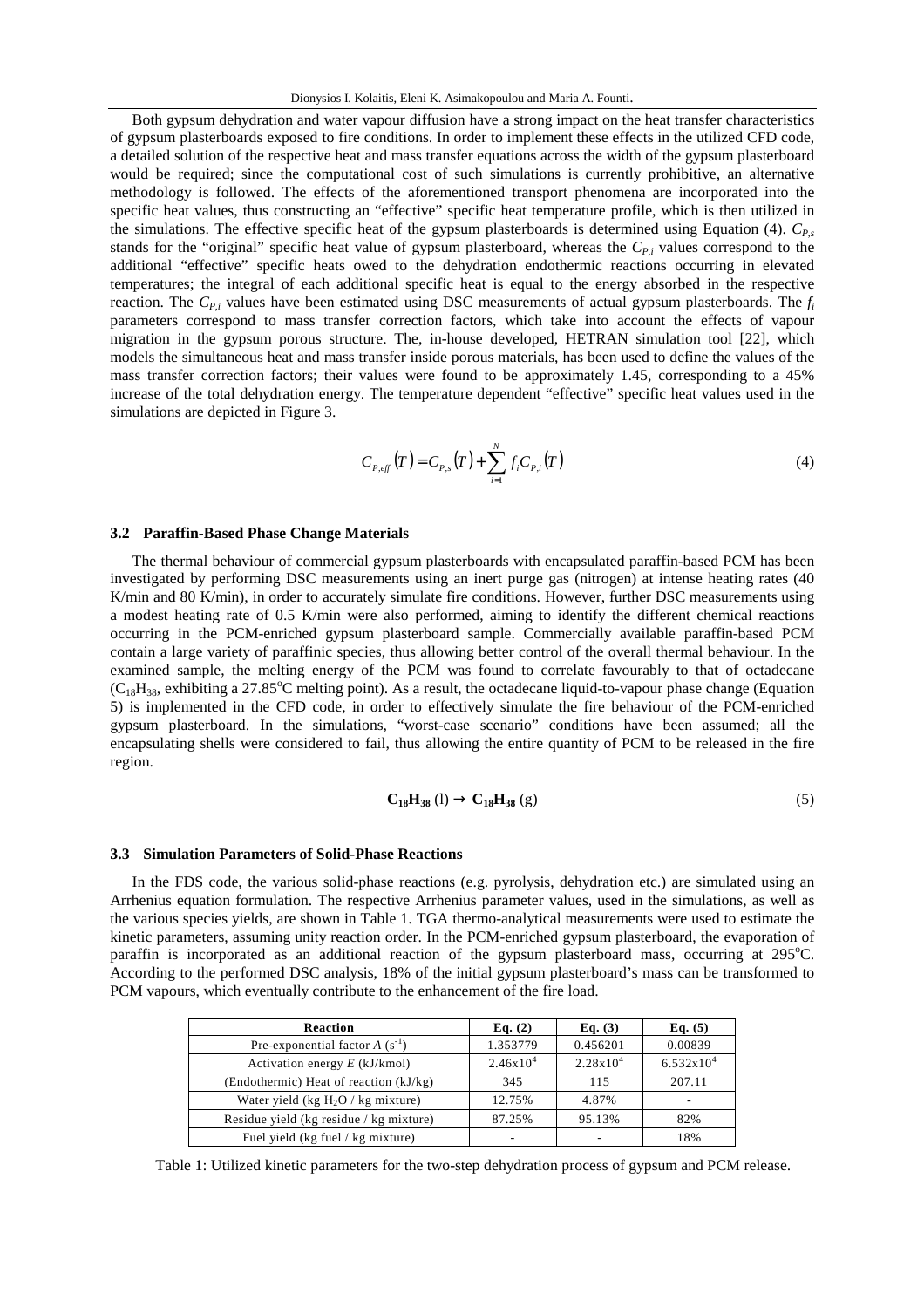# **4 RESULTS AND DISCUSSION**

# **4.1 Predictions of the Developing Flow-Field**

Two characteristics time snapshots of the developing flow field and the respective predicted flame shape and location, 8 s and 300 s after fire initiation, are depicted in Figure 4. Both examined cases exhibit similar characteristics during the initial phase; however, paraffin vapour evaporation in case GP+PCM results in a significant enhancement of the fire intensity at the end of the simulation (300 s), compared to the GP case. The main structure of the developing flow-field is similar in both cases. As expected, a typical thermal buoyant flow is established, thus generating a strong upward flow of the heated combustion products. The required oxygen to sustain the combustion reactions is provided by air entrainment through the lower part of the opening. The flame shape and location in case GP is similar to a typical pool fire burning in the open environment; however, the growing recirculation zone, due to the air entrainment near the opening, leads to a slight deformation of the flame shape, which results in a "drift" towards the "rear" side of the enclosure. In the GP+PCM case, the additional fuel provided by the paraffin vapour release increases the thermal power, thus resulting in a larger flame and a stronger buoyant plume flow. Compared to the GP case, the observed recirculation region is more intense; the flame shape is significantly deformed, reaching the rear enclosure wall.



Figure 4. Predictions of gas mixture velocity and flame location, for test cases GP (top) and GP+PCM (bottom), 8 s (left) and 300 s (right) after fire initiation.

In order to investigate the characteristics of paraffin vapour evaporation, an additional simulation of case GP+PCM was performed, this time considering the produced PCM vapours as "inert media". The gradual heating of the walls results in temperatures higher than 295°C; in this case, the paraffin-based PCM, encapsulated in the gypsum plasterboard, is considered to evaporate and diffuse to the main flow region. Predictions of the temporal evolution of  $C_{18}H_{38}$  vapour volume fractions are shown in Figure 5; it is evident that a significant amount of "combustible" paraffin vapours is produced, thus resulting in the enhancement of fire intensity, observed in Figure 4.



Figure 5. Predictions of  $C_{18}H_{38}$  vapour volume fraction iso-surfaces (white: 0.001, green: 0.01), 35 s (left) and 300 s (right) after fire initiation.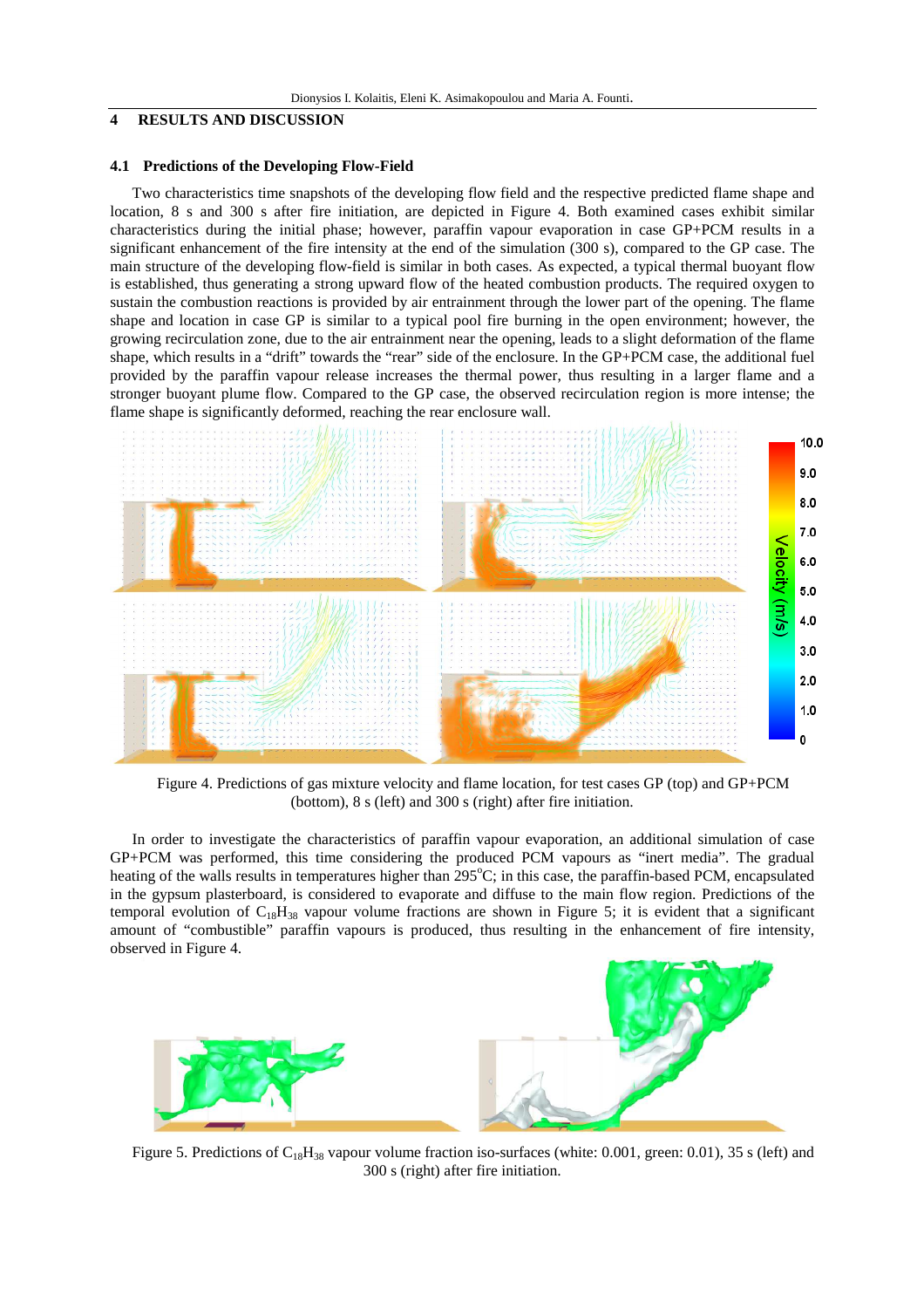# **4.2 Predictions of the Developing Thermal-Field**

Predictions of the gas mixture temperature at the end of the simulation period are depicted in Figure 6, for both the examined test cases. The effect of paraffin vapour release is evident, since the observed gas temperatures in the GP+PCM case are significantly higher than the respective values of the GP case. In fact, the hot gas layer formed in the upper part of the compartment exhibits a considerable increase in height when the PCM-enhanced gypsum plasterboards are utilized.



Figure 6. Predictions of gas mixture temperature 300 s after fire initiation, for test cases GP (left) and GP+PCM (right).

CFD tools allow the estimation of the fire resistance characteristics of the entire compartment and the constitutive building elements. In this context, the performed simulations are used to investigate the mechanical strength of the utilized gypsum plasterboard wall assemblies. Gypsum plasterboards exposed to fire are considered to exhibit mechanical failure when cracks or openings are observed through the wall [25]; however, since cracking phenomena cannot be accurately simulated in the FDS code, alternative failure criteria have been used in this study. According to the Australian Standard AS1530.4 [26], a gypsum plasterboard wall is considered to "fail" when the maximum temperature rise (compared to the ambient temperature) of its ambient facing side (unexposed side) exceeds  $180^{\circ}$ C. In the current simulations, the ambient temperature was considered to be 20<sup>o</sup>C; therefore, the aforementioned "failure" criterion for a gypsum plasterboard assembly corresponds to a temperature of 200°C on its unexposed side. Predictions of wall surface temperature, across a section of the exposed side of Wall 2 and the unexposed side of Walls 4 and 5 (c.f. Figure 1), for both test cases are shown in Figure 7. Temperature predictions of the wall surface directly exposed to fire are noticeably higher than the corresponding of the unexposed side. As expected, the observed wall temperatures are generally higher in the case of PCM-enriched gypsum plasterboards.



Figure 7. Predictions of exposed (left) and unexposed (right) wall surface temperatures and flame location 300 s after fire initiation, for test cases GP (top) and GP+PCM (bottom).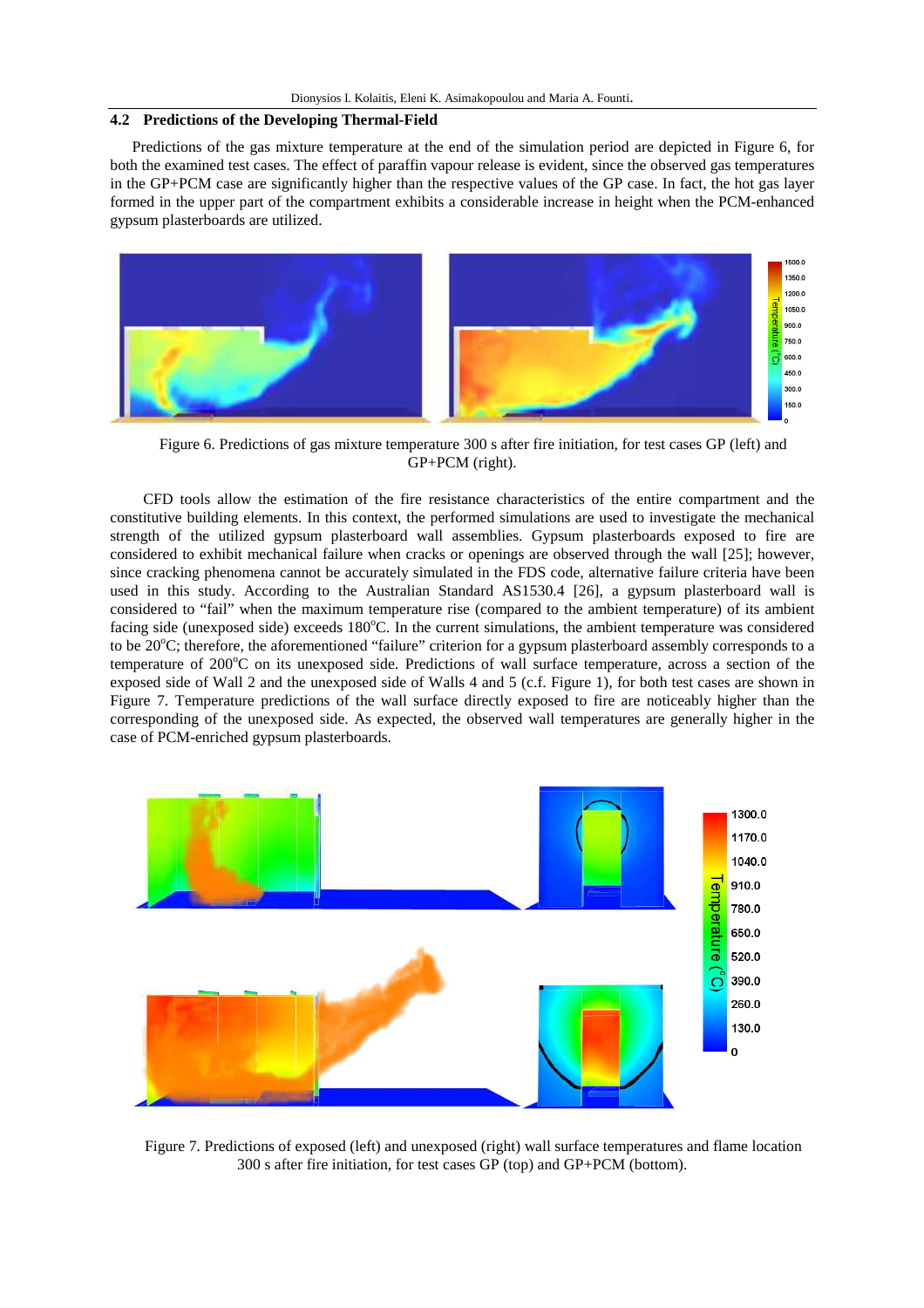In both cases, the temperature of the unexposed sides of Walls 4 and 5, surrounding the opening, exceed the critical "failure" limit of  $200^{\circ}$ C; however, while in the GP+PCM case the temperature limit is reached 60 s after fire initiation, in the GP case mechanical failure of the wall is observed after 240 s of simulation time (Figure 8).



Figure 8. Temporal evolution of exposed (left) and unexposed (right) surface temperature for Walls 1, 3 and 4 at a height of 1.2 m.

## **4.3 Tenability Limits**

In order to evaluate life safety in fire conditions using a numerical modelling tool, quantitative tenability criteria are needed. Tenability limits for incapacitation or death due to exposure to common gaseous products of combustion are presented in Table 2 [27].



Figure 10. Temporal evolution of  $O_2$  (top left),  $CO_2$  (top right) and CO (bottom) molar concentrations at a height of 2.0 m.

Predictions of CO,  $O_2$  and CO<sub>2</sub> volume concentration in the front (FL) and rear (RL) location of the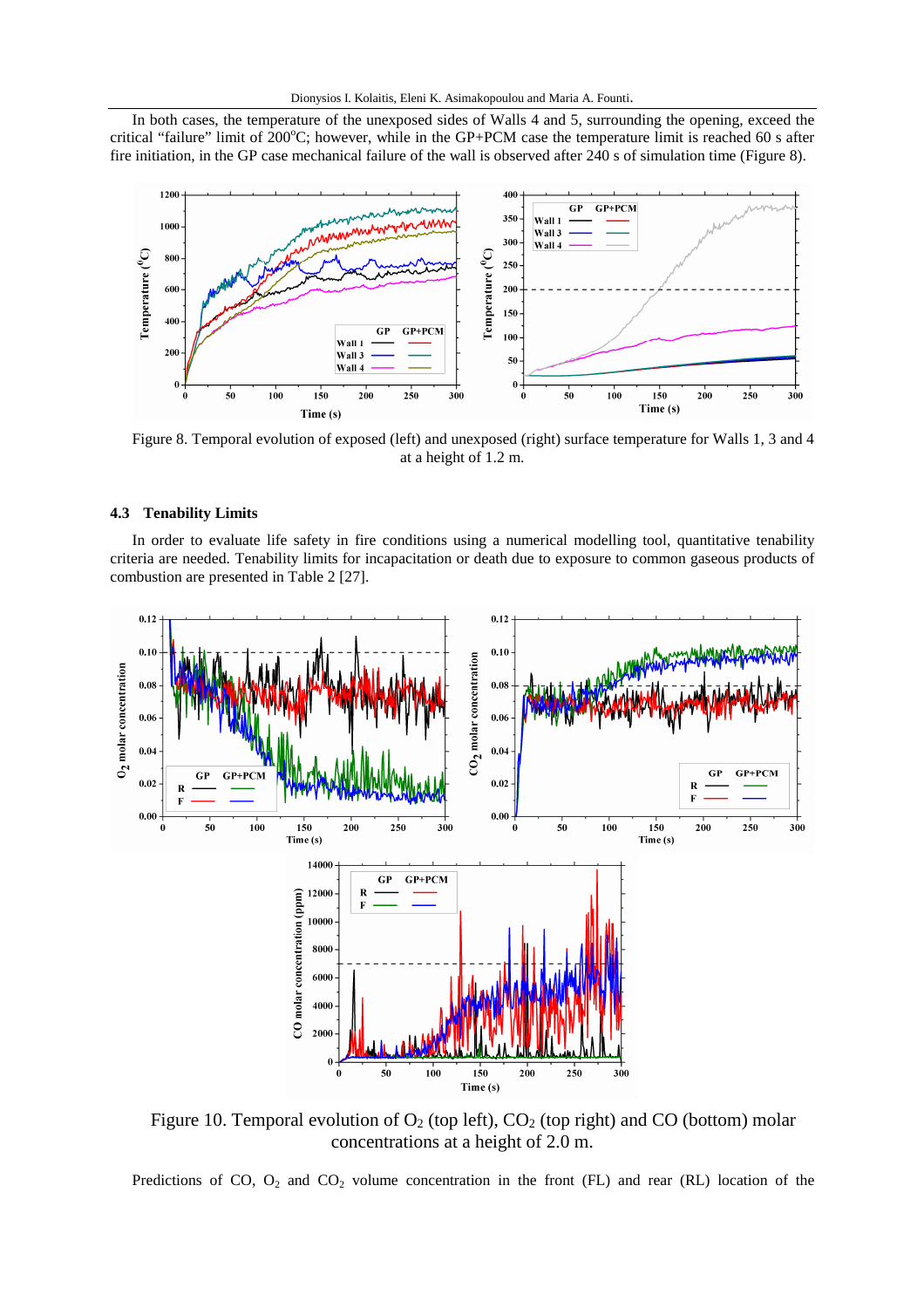compartment are presented in Figure 10. In general, CO and  $CO<sub>2</sub>$  molar concentrations in the GP+PCM case are higher than the GP case and the respective  $O_2$  predictions are lower, thus corroborating the enhanced fire intensity observed when PCM-enhanced gypsum plasterboards are used. The fluctuations observed in the local concentrations of the gaseous species are associated with the dynamic nature of the flow, which is owed both to flame "puffing" and the periodic entrainment of fresh air.  $O<sub>2</sub>$  concentration incapacitation limits are exceeded in both cases, just a few seconds in the simulation; however, "death" limits are exceeded only in case GP+PCM. Incapacitation limits regarding the  $CO<sub>2</sub>$  concentrations are exceeded only for case GP+PCM; CO concentrations remain, in general, lower than the corresponding "critical" values.

| <b>Gaseous species</b> | Incapacitation    | Death                 |
|------------------------|-------------------|-----------------------|
| CO                     | $6,000-8,000$ ppm | $12,000 - 16,000$ ppm |
| $J_{2}$                | 10-13%            | $<$ 5%                |
| CO2                    | 7-8%              | $>10\%$               |

Table 2: Reported volume concentration tenability limits for 5 min exposure to common combustion products.

#### **5 CONCLUSIONS**

Phase change materials have been considered as a thermal mass component in building elements for more than a decade. Today, commercial products are available where PCM are incorporated in e.g. gypsum plasterboards, aiming to enhance the energy behaviour of the building. Paraffin-based PCM generally perform well, but may compromise the fire resistance of the building. Macro- and micro-encapsulation of the PCM partly solves this problem but the major barrier for this technology is increased flammability of the utilized paraffins.

The impact of PCM addition to the fire behaviour of gypsum plasterboard systems has been investigated by using a CFD tool to simulate the flow- and thermal-fields developing in an ISO 9705 compartment during a fire. The walls of the compartment were assumed to be constructed using two alternative drywall system configurations, one exhibiting common gypsum plasterboards and the other using gypsum plasterboards enriched with PCM. Predictions of gas velocities, gas and wall temperatures and gaseous species concentrations revealed that, under the worst case scenario considered in this work, when exposed to fire conditions, paraffin vapours may be released to the main combustion area, enhancing the fire intensity; as a result, both building element fire resistance and occupant tenability may be compromised. Hence, in order for this innovative technology to have a wide spread commercial penetration in the building material market, either non-flammable PCM should be used, or new fire-resistant materials for the micro-encapsulation shells should be developed.

#### **6 ACKNOWLEDGEMENTS**

The present study has been financially supported by the E.C. in the frame of the FP7 projects "MESSIB: Multi-source Energy storage System Integrated in Buildings" (FP7-NMP-2007-LARGE-1) and "FC-DISTRICT: New  $\mu$ -CHP network technologies for energy efficient and sustainable districts" (CP-IP 260105).

### **REFERENCES**

- [1] Yeoh, G.H., Yuen, K.K. (2009), *Computational Fluid Dynamics in Fire Engineering*, Elsevier.
- [2] Quintiere, J.G. (2002), "Fire behavior in building compartments", *Proceedings of the Combustion Institute*, Vol. 29, pp. 181-193.
- [3] Merci, B., Van Maele, K. (2008), "Numerical simulation of full-scale enclosure fires in a small compartment with natural roof ventilation", *Fire Safety Journal*, Vol. 43, pp. 495-511.
- [4] Olenick, S.M., Carpenter, D. (2003), "An updated international survey of computer models for fire and smoke", *Journal of Fire Protection Engineering*, Vol. 13, pp. 611-666.
- [5] Makhviladze, G.M., Shamshin, A.V., Yakush, S.E. and Zykov, A.P. (2006), "Experimental and numerical study of transient compartment fires", *Combustion, Explosion and Shock Waves*, Vol. 42, pp. 723-730.
- [6] Wen, J.X., Kang, K., Donchev, T. and Karwatzki, J.M. (2007), "Validation of FDS for the prediction of medium scale pool fires", *Fire Safety Journal*, Vol. 42, pp. 127-138.